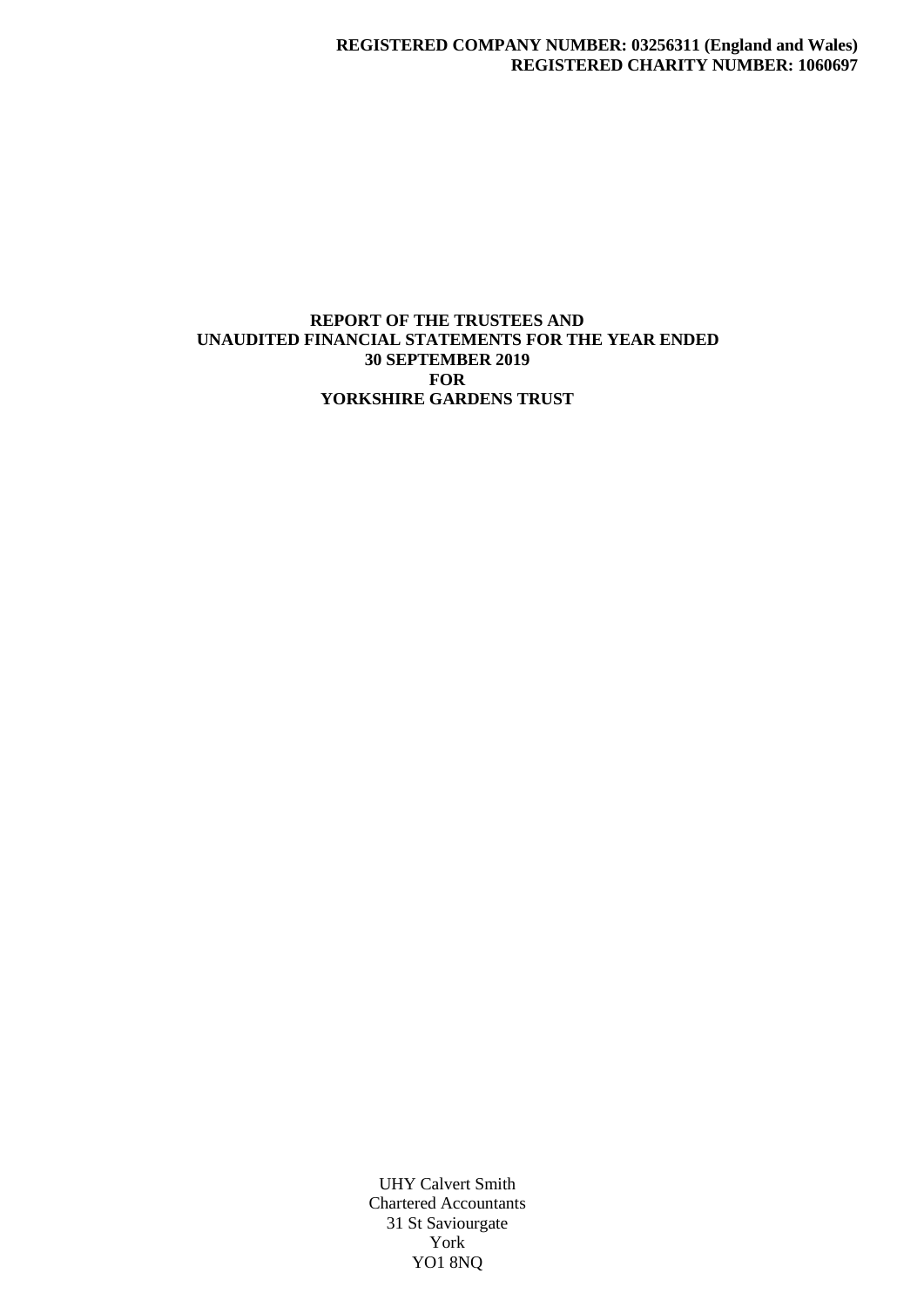## **YORKSHIRE GARDENS TRUST**

#### **CONTENTS OF THE FINANCIAL STATEMENTS FOR THE YEAR ENDED 30 SEPTEMBER 2019**

|                                          | Page     |
|------------------------------------------|----------|
| Report of the Trustees                   | 1 to 10  |
| <b>Independent Examiner's Report</b>     | 11       |
| <b>Statement of Financial Activities</b> | 12       |
| <b>Balance Sheet</b>                     | 13 to 14 |
| Notes to the Financial Statements        | 15 to 22 |